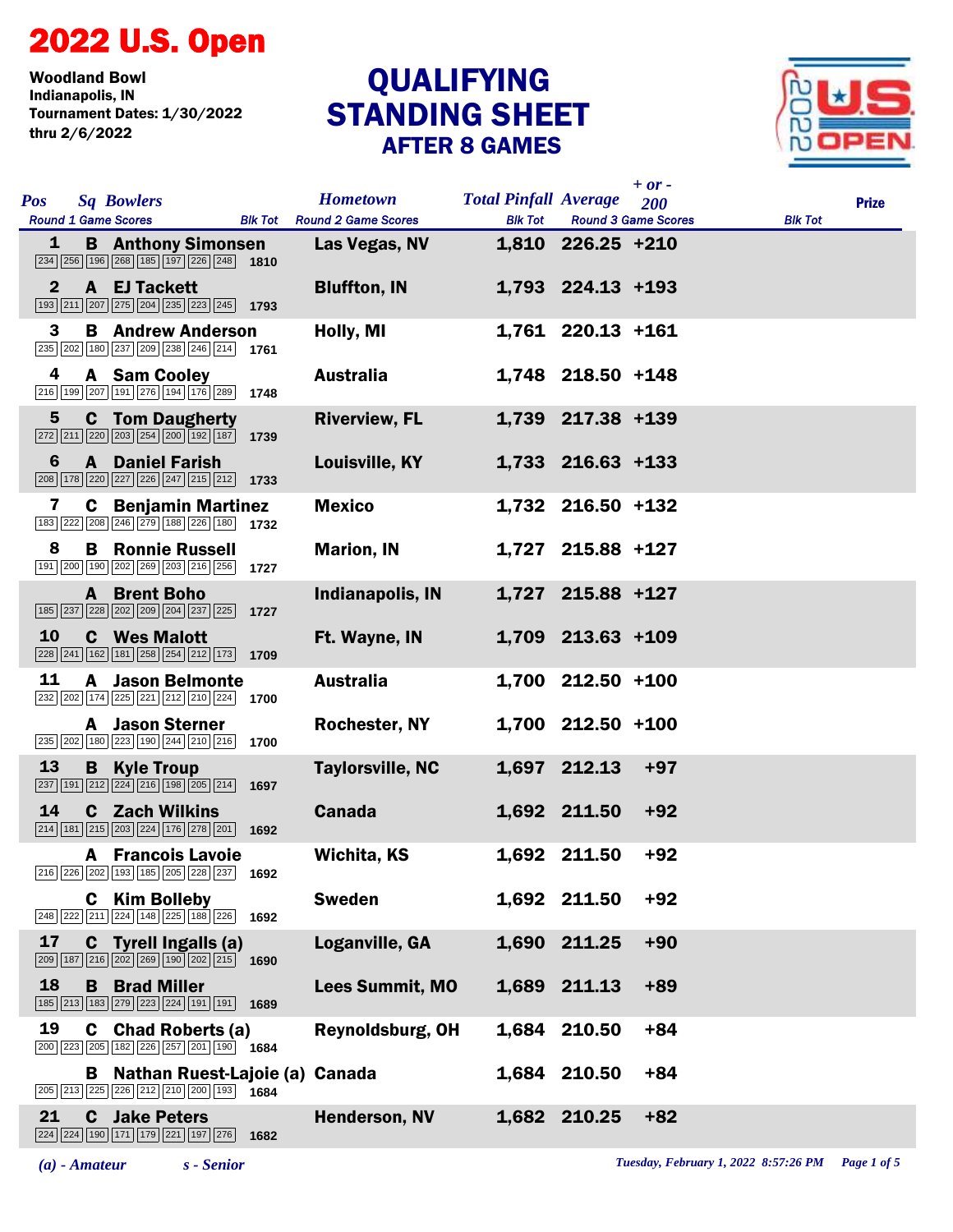| Pos |                 | <b>Sq Bowlers</b><br><b>Round 1 Game Scores</b>                                                                                                                                                    |                  |      | <b>Hometown</b><br><b>Blk Tot</b> Round 2 Game Scores | <b>Total Pinfall Average</b><br><b>Blk Tot</b> | <b>Round 3 Game Scores</b> | $+ or -$<br>200 | <b>Blk Tot</b> | <b>Prize</b> |
|-----|-----------------|----------------------------------------------------------------------------------------------------------------------------------------------------------------------------------------------------|------------------|------|-------------------------------------------------------|------------------------------------------------|----------------------------|-----------------|----------------|--------------|
| 22  |                 | <b>A</b> Michael Davidson<br>181 212 245 187 165 245 228 216                                                                                                                                       |                  | 1679 | <b>Versailles, OH</b>                                 |                                                | 1,679 209.88               | $+79$           |                |              |
| 23  | A               | <b>Dominic Barrett</b><br>236 187 182 214 215 244 205 187 1670                                                                                                                                     |                  |      | <b>England</b>                                        | 1,670                                          | 208.75                     | $+70$           |                |              |
| 24  |                 | <b>B</b> Ryan Ciminelli<br>185 209 172 246 217 223 192 224                                                                                                                                         |                  | 1668 | Lancaster, SC                                         |                                                | 1,668 208.50               | $+68$           |                |              |
| 25  |                 | <b>C</b> Chris Via<br>169 176 228 236 233 207 190 227                                                                                                                                              |                  | 1666 | <b>Blacklick, OH</b>                                  |                                                | 1,666 208.25               | $+66$           |                |              |
| 26s | C               | <b>Norm Duke</b><br>194 251 195 214 182 211 225 192                                                                                                                                                |                  | 1664 | <b>Clermont, FL</b>                                   |                                                | 1,664 208.00               | $+64$           |                |              |
| 27  |                 | <b>A</b> Patrick Dombrowski<br>220 216 236 212 184 203 170 220 1661                                                                                                                                |                  |      | Parma, OH                                             |                                                | 1,661 207.63               | $+61$           |                |              |
| 28  |                 | A Matthew Sanders (a)<br>199 237 163 199 202 197 204 254 1655                                                                                                                                      |                  |      | <b>Evansville, IN</b>                                 |                                                | 1,655 206.88               | $+55$           |                |              |
| 29  | C               | <b>Patrick Hanrahan</b><br>209 224 197 213 203 202 193 213                                                                                                                                         |                  | 1654 | <b>Wichita, KS</b>                                    |                                                | 1,654 206.75               | $+54$           |                |              |
|     |                 | <b>B</b> DJ Archer<br>204 233 196 237 151 244 201 188                                                                                                                                              |                  | 1654 | Houston, TX                                           |                                                | 1,654 206.75               | $+54$           |                |              |
| 31  |                 | <b>C</b> Mitch Hupe<br>154 215 225 247 227 209 163 211                                                                                                                                             |                  | 1651 | Lockport, IL                                          |                                                | 1,651 206.38               | $+51$           |                |              |
|     |                 | <b>B</b> Wesley Low<br>$\boxed{193}\ \boxed{192}\ \boxed{222}\ \boxed{203}\ \boxed{191}\ \boxed{212}\ \boxed{247}\ \boxed{191}$                                                                    |                  | 1651 | Palmdale, CA                                          |                                                | 1,651 206.38               | $+51$           |                |              |
| 33  |                 | <b>C</b> Tommy Jones<br>214 208 173 191 245 209 157 252                                                                                                                                            |                  | 1649 | Simpsonville, SC                                      |                                                | 1,649 206.13               | $+49$           |                |              |
| 34  | B.              | <b>Bill O'Neill</b><br>177 215 219 214 236 192 213 182                                                                                                                                             |                  | 1648 | Langhorne, PA                                         |                                                | 1,648 206.00               | $+48$           |                |              |
| 35  | A               | <b>Martin Larsen</b><br>205 209 192 194 247 167 203 228                                                                                                                                            |                  | 1645 | <b>Sweden</b>                                         |                                                | 1,645 205.63               | $+45$           |                |              |
| 36  |                 | A David Stouffer (a)<br>214 214 190 189 163 234 232 207 1643                                                                                                                                       |                  |      | <b>Lehigh Acres, FL</b>                               |                                                | 1,643 205.38               | $+43$           |                |              |
| 37  | <b>Cut Line</b> | <b>C</b> Richard Teece                                                                                                                                                                             | <b>Cash Line</b> |      | <b>England</b>                                        |                                                | 1,641 205.13               | $+41$           |                |              |
| 38  |                 | 170 180 215 212 194 236 214 220<br><b>B</b> Matthew Zweig                                                                                                                                          |                  | 1641 | Scottsdale, AZ                                        |                                                | 1,636 204.50               | $+36$           |                |              |
|     | C.              | 170 222 23 221 249 158 202 191 1636<br><b>Perry Crowell IV (a)</b>                                                                                                                                 |                  |      | <b>St. Clair Shores, MI</b>                           | 1,636                                          | 204.50                     | $+36$           |                |              |
| 40  | A               | 263 172 134 214 223 245 204 181<br><b>Brandon Novak</b>                                                                                                                                            |                  | 1636 | <b>Chillicothe, OH</b>                                |                                                | 1,635 204.38               | $+35$           |                |              |
| 41  |                 | 178 205 166 231 176 224 234 221<br><b>A</b> Arturo Quintero                                                                                                                                        |                  | 1635 | <b>Mexico</b>                                         |                                                | 1,634 204.25               | $+34$           |                |              |
| 42  | B               | 199 237 213 204 187 221 174 199<br>Dan Higgins (a)                                                                                                                                                 |                  | 1634 | <b>Lewis Center, OH</b>                               |                                                | 1,632 204.00               | $+32$           |                |              |
| 43  |                 | 277 207 168 155 198 180 181 266<br><b>B</b> Toby Sambueno                                                                                                                                          |                  | 1632 | Las Vegas, NV                                         | 1,630                                          | 203.75                     | $+30$           |                |              |
| 44  | В               | 159 212 220 217 179 236 192 215 1630<br><b>Maria Jose Rodriguez</b><br>$\boxed{181}$ $\boxed{198}$ $\boxed{195}$ $\boxed{212}$ $\boxed{193}$ $\boxed{215}$ $\boxed{205}$ $\boxed{229}$ <b>1628</b> |                  |      | <b>Colombia</b>                                       |                                                | 1,628 203.50               | $+28$           |                |              |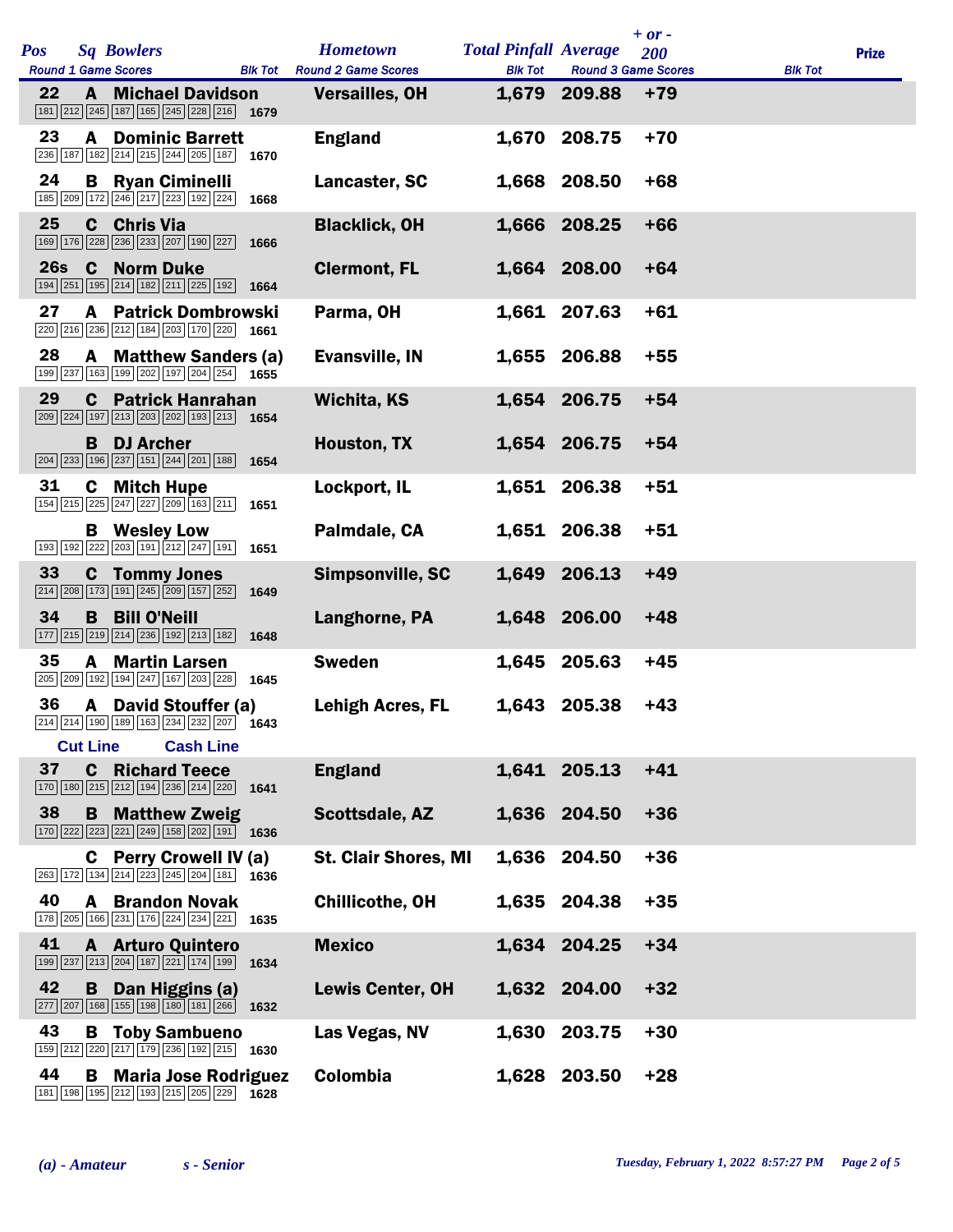|            |    |                                                                                                                                                                |                | <b>Hometown</b>            | <b>Total Pinfall Average</b> |                            | $+ or -$   |                |              |
|------------|----|----------------------------------------------------------------------------------------------------------------------------------------------------------------|----------------|----------------------------|------------------------------|----------------------------|------------|----------------|--------------|
| <b>Pos</b> |    | <b>Sq Bowlers</b><br><b>Round 1 Game Scores</b>                                                                                                                | <b>Blk Tot</b> | <b>Round 2 Game Scores</b> | <b>Blk Tot</b>               | <b>Round 3 Game Scores</b> | <b>200</b> | <b>Blk Tot</b> | <b>Prize</b> |
| 45         |    | <b>B</b> Marshall Kent<br>$\boxed{175}$ $\boxed{213}$ $\boxed{246}$ $\boxed{174}$ $\boxed{164}$ $\boxed{205}$ $\boxed{224}$ $\boxed{224}$                      | 1625           | Yakima, WA                 |                              | 1,625 203.13               | $+25$      |                |              |
|            |    | <b>A</b> Cristian Azcona<br>166 197 201 216 204 221 212 208 1625                                                                                               |                | <b>Clermont, FL</b>        |                              | 1,625 203.13               | $+25$      |                |              |
| 47         |    | A Brandon Caruso (a)<br>173 189 234 215 212 234 168 198                                                                                                        | 1623           | <b>Channahon, IL</b>       |                              | 1,623 202.88               | $+23$      |                |              |
| 48         |    | <b>C</b> Nathan Bohr<br>216 203 192 198 200 212 204 195                                                                                                        | 1620           | <b>Round Rock, TX</b>      |                              | 1,620 202.50               | $+20$      |                |              |
| 49         | B  | <b>Richard Allen</b><br>227 257 228 167 166 192 195 187                                                                                                        | 1619           | Lexington, SC              |                              | 1,619 202.38               | $+19$      |                |              |
| 50         |    | A Spencer Robarge (a)<br>195 198 205 223 248 189 189 165 1612                                                                                                  |                | Springfield, MO            |                              | 1,612 201.50               | $+12$      |                |              |
| 51         |    | <b>C</b> Franklin Snodgrass (a)<br>$\boxed{205}$ $\boxed{179}$ $\boxed{225}$ $\boxed{162}$ $\boxed{213}$ $\boxed{198}$ $\boxed{192}$ $\boxed{234}$ <b>1608</b> |                | <b>Sterling Hgts., MI</b>  |                              | 1,608 201.00               | $+8$       |                |              |
| 52         | A  | <b>Michael Tang</b><br>183 181 213 186 195 206 202 237                                                                                                         | 1603           | Pickerington, OH           |                              | 1,603 200.38               | $+3$       |                |              |
| 53         |    | <b>B</b> Kristopher Prather<br>$\boxed{232}$ 188 179 192 194 207 221 189 1602                                                                                  |                | <b>Romeoville, IL</b>      |                              | 1,602 200.25               | $+2$       |                |              |
| 54         |    | <b>C</b> Matthew T Kuba<br>185 235 182 214 188 188 233 176 1601                                                                                                |                | <b>Tinley Park, IL</b>     |                              | 1,601 200.13               | $+1$       |                |              |
| 55         | В  | <b>Shawn Maldonado</b><br>146 204 213 202 205 213 234 181 1598                                                                                                 |                | <b>Sugarland, TX</b>       | 1,598                        | 199.75                     | $-2$       |                |              |
|            |    | <b>C</b> Anthony Lavery-Spahr<br>$\boxed{223}$ 194 177 214 203 236 159 192 1598                                                                                |                | Pasadena, TX               |                              | 1,598 199.75               | $-2$       |                |              |
| 57         |    | <b>C</b> Sean Rash<br>203 188 175 216 168 224 193 230                                                                                                          | 1597           | <b>Montgomery, IL</b>      | 1,597                        | 199.63                     | $-3$       |                |              |
| 58         |    | A Matt Ogle<br>179 236 202 191 210 178 159 241                                                                                                                 | 1596           | Louisville, KY             |                              | 1,596 199.50               | $-4$       |                |              |
|            |    | 59s B Pete Weber<br>184 197 202 237 194 200 172 201 1587                                                                                                       |                | St. Ann, MO                | 1,587                        | 198.38                     | $-13$      |                |              |
| 60         |    | A Adam (AJ) Johnson<br>163 240 216 152 182 245 200 185                                                                                                         | 1583           | Oswego, IL                 |                              | 1,583 197.88               | $-17$      |                |              |
|            |    | <b>B</b> Zeke Bayt<br>165 215 167 221 235 238 172 170                                                                                                          | 1583           | <b>Westerville, OH</b>     | 1,583                        | 197.88                     | $-17$      |                |              |
|            | В  | <b>Thomas Smallwood</b><br>$\boxed{200}$ $\boxed{202}$ $\boxed{216}$ $\boxed{173}$ $\boxed{185}$ $\boxed{212}$ $\boxed{190}$ $\boxed{205}$ <b>1583</b>         |                | Saginaw, MI                | 1,583                        | 197.88                     | $-17$      |                |              |
| 63         |    | <b>C</b> Jesper Svensson<br>156   205   238   214   191   161   223   192                                                                                      | 1580           | <b>Sweden</b>              | 1,580                        | 197.50                     | $-20$      |                |              |
| 64         | C. | <b>Thomas Larsen</b><br>210 192 213 201 168 217 200 175                                                                                                        | 1576           | <b>Denmark</b>             |                              | 1,576 197.00               | $-24$      |                |              |
|            |    | <b>C</b> Michael Moore<br>189 178 226 245 210 183 190 155                                                                                                      | 1576           | Orlando, FL                | 1,576                        | 197.00                     | $-24$      |                |              |
| 66         | C. | <b>Zac Tackett</b><br>195 201 169 167 213 238 190 202                                                                                                          | 1575           | <b>Huntington, IN</b>      | 1,575                        | 196.88                     | $-25$      |                |              |
| 67         | В  | Bryan Hahlen (a)<br>203 176 212 190 123 232 234 204                                                                                                            | 1574           | Greenwood, SC              | 1,574                        | 196.75                     | $-26$      |                |              |
|            | A  | <b>Kyle Sherman</b><br>$\boxed{211}$ $\boxed{191}$ $\boxed{166}$ $\boxed{192}$ $\boxed{200}$ $\boxed{214}$ $\boxed{223}$ $\boxed{177}$                         | 1574           | O'Fallon, MO               |                              | 1,574 196.75               | $-26$      |                |              |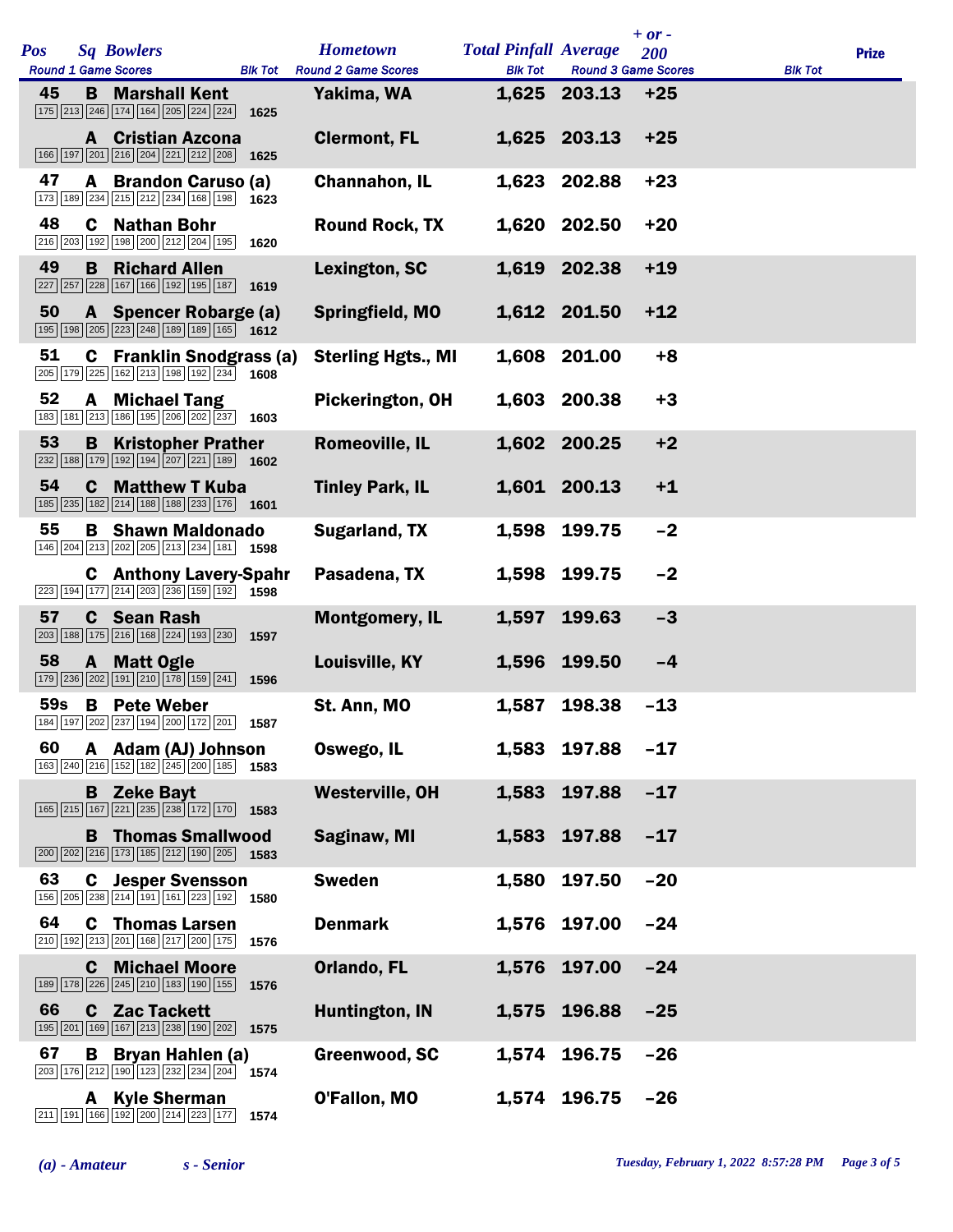| <b>Pos</b> |                  | <b>Sq Bowlers</b><br><b>Round 1 Game Scores</b>                                                                                                        | <b>Blk Tot</b> | <b>Hometown</b><br><b>Round 2 Game Scores</b> | <b>Total Pinfall Average</b><br><b>Blk Tot</b> | <b>Round 3 Game Scores</b> | $+ or -$<br>200 | <b>Blk Tot</b> | <b>Prize</b> |
|------------|------------------|--------------------------------------------------------------------------------------------------------------------------------------------------------|----------------|-----------------------------------------------|------------------------------------------------|----------------------------|-----------------|----------------|--------------|
|            | C.               | Ryan Mouw (a)<br>206 188 215 166 168 186 278 167                                                                                                       | 1574           | <b>Muskegon, MI</b>                           |                                                | 1,574 196.75               | $-26$           |                |              |
| 70         | A                | <b>Brenden Sramek</b><br>223 206 186 176 189 178 262 153                                                                                               | 1573           | <b>Bettendorf, IA</b>                         |                                                | 1,573 196.63               | $-27$           |                |              |
| 71         |                  | <b>C</b> Stuart Williams<br>199 226 214 155 174 211 199 192                                                                                            | 1570           | <b>Pflugerville, TX</b>                       | 1,570                                          | 196.25                     | $-30$           |                |              |
| 72         | В                | <b>Darren Tang</b><br>140 164 215 209 239 211 182 206                                                                                                  | 1566           | Las Vegas, NV                                 |                                                | 1,566 195.75               | $-34$           |                |              |
| 73         | B                | <b>Michael Martell</b><br>175 205 204 151 219 186 209 215                                                                                              | 1564           | W. Babylon, NY                                |                                                | 1,564 195.50               | $-36$           |                |              |
| 74         |                  | <b>C</b> Kevin Mccune<br>207 207 202 203 175 211 160 198                                                                                               | 1563           | <b>Munster, IN</b>                            | 1,563                                          | 195.38                     | $-37$           |                |              |
| 75         | A                | <b>Keven Williams</b><br>164 183 245 207 247 159 191 163                                                                                               | 1559           | <b>Battlefield, MO</b>                        | 1,559                                          | 194.88                     | $-41$           |                |              |
| 76         |                  | <b>C</b> Christopher Sloan<br>161   169   196   168   200   231   229   198                                                                            | 1552           | <b>Ireland</b>                                |                                                | 1,552 194.00               | $-48$           |                |              |
| 77         |                  | A Zach Weidman<br>180   184   219   209   172   191   225   165                                                                                        | 1545           | <b>Indianapolis, IN</b>                       |                                                | 1,545 193.13               | $-55$           |                |              |
| 78         |                  | A Timothy Foy Jr.<br>203 203 172 166 178 209 201 211                                                                                                   | 1543           | Seaford, DE                                   |                                                | 1,543 192.88               | $-57$           |                |              |
| 79         | В                | <b>Charlie Brown Jr</b><br>202 213 187 173 188 163 235 181                                                                                             | 1542           | <b>Grandville, MI</b>                         |                                                | 1,542 192.75               | $-58$           |                |              |
| 80         |                  | <b>A</b> Anthony Neuer<br>218 143 175 225 208 211 215 144                                                                                              | 1539           | <b>Milton, PA</b>                             |                                                | 1,539 192.38               | $-61$           |                |              |
| 81         | C.               | Nolan White (a)<br>190 178 201 215 210 196 178 168                                                                                                     | 1536           | <b>Carlisle, OH</b>                           |                                                | 1,536 192.00               | $-64$           |                |              |
| 82         | $\mathbf{A}$     | <b>Brandon Runk</b><br>177 205 189 206 200 192 182 184                                                                                                 | 1535           | <b>Milton, PA</b>                             |                                                | 1,535 191.88               | $-65$           |                |              |
|            |                  | A Brian Hall<br>196 196 177 192 167 160 222 225 1535                                                                                                   |                | <b>Macedon, NY</b>                            |                                                | 1,535 191.88               | $-65$           |                |              |
| S.         |                  | <b>A</b> Chris Barnes<br>208   182   158   176   176   227   245   163                                                                                 | 1535           | Denton, TX                                    |                                                | 1,535 191.88               | $-65$           |                |              |
| 85         | A                | <b>Briley Haugh (a)</b><br>$\boxed{226}$ $\boxed{192}$ $\boxed{203}$ $\boxed{173}$ $\boxed{211}$ $\boxed{208}$ $\boxed{127}$ $\boxed{193}$ <b>1533</b> |                | <b>Faribault, MN</b>                          | 1,533                                          | 191.63                     | $-67$           |                |              |
|            | A                | <b>Deo Benard</b><br>186 172 142 213 199 217 181 223                                                                                                   | 1533           | Keller, TX                                    |                                                | 1,533 191.63               | $-67$           |                |              |
| 87         |                  | <b>B</b> Solomon Salama (a)<br>186 180 198 210 182 183 192                                                                                             | 1331           | <b>Beverly Hills, CA</b>                      | 1,331                                          | 190.14                     | $-69$           |                |              |
| 88         | A                | <b>Trevor Roberts</b><br>193 198 187 194 178 224 180 167                                                                                               | 1521           | Tampa, FL                                     |                                                | 1,521 190.13               | $-79$           |                |              |
| 89         | C                | Jillian Martin (n)<br>$\boxed{201}$ 166 139 212 213 233 180 167 1511                                                                                   |                | Stow, OH                                      | 1,511                                          | 188.88                     | $-89$           |                |              |
| 90         | C                | <b>Jakob Butturff</b><br>215 201 181 180 204 202 151 176                                                                                               | 1510           | Tempe, AZ                                     | 1,510                                          | 188.75                     | $-90$           |                |              |
| 91         | В<br>180 207 188 | <b>Timothy Gruendler</b><br>168 224 188 178 175                                                                                                        | 1508           | St. Louis, MO                                 | 1,508                                          | 188.50                     | $-92$           |                |              |
| 92         | В                | <b>Benjamin Sobel (a)</b><br>185 150 182 180 224 213 168 203                                                                                           | 1505           | <b>Columbus, OH</b>                           | 1,505                                          | 188.13                     | $-95$           |                |              |